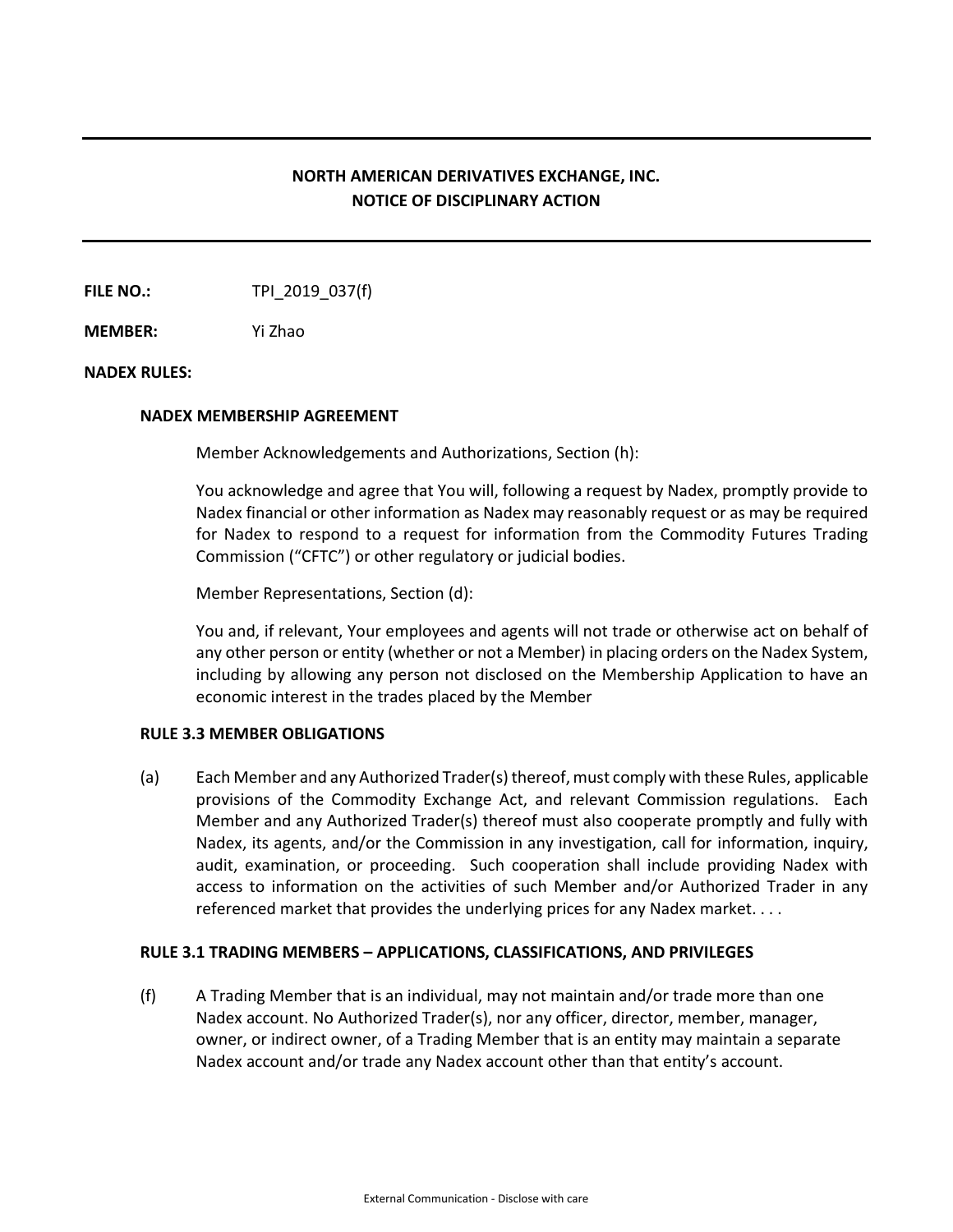## **RULE 5.19 PROHIBITED TRANSACTIONS AND ACTIVITIES**

- (h) No Person shall engage in any activity that presents a risk of harm to Nadex, its Members, or the public.
- (i) No Person shall engage in any activity that adversely affects the integrity of the Market or its underlying systems.
- (k) No Person shall intentionally provide misleading, erroneous, or fraudulent information to Nadex on a membership application or otherwise.
- (n) No Person shall engage in any activity that is intended to, or has the effect of, manipulating the market in violation of Sections 6(c) and 9(a)(2) of the CEA and no Person shall engage in any other activity that would violate the CEA or the Commission's Regulations.
- (t) No Member shall engage in conduct or practices inconsistent with just and equitable principles of trade or conduct or practices detrimental to the best interests of the Exchange, its Members and/or FCM Customers.
- **FINDINGS:** On August 13, 2019, the Compliance Department sent Yi Zhao ("Zhao") an Account Inquiry Letter requesting, among other things, general background information, source of funds information and details regarding his order and trading activity. The Compliance Department acknowledges that Zhao responded to certain inquiries and requests for information. However, after several follow up inquiries Zhao did not adequately respond to requests for her banking and trading activity, among other things. The Compliance Department also found that Zhao allowed another Nadex Member to fund his Nadex account by transferring funds into his bank account which were subsequently transferred to Nadex, thus providing the other Member with a direct economic interest in the activity and trading in his Nadex account. Additionally, during the course of this investigation it became evident that Zhao funded another Nadex Member's trading account via bank transfers, thus resulting in him having a direct economic interest in the activity and trading in the other Member's account. Further, Zhao provided misleading information to the Compliance Department relative to his connections with other Nadex Members and source of funding.

During the course of its investigation, the Compliance Department analyzed the order and trading activity throughout the life of Zhao's Nadex account. Through this review, the Compliance Department discovered that Zhao engaged in or attempted to engage in a manipulative scheme to defraud Nadex markets in at least 11 binary option contracts between August 12, 2019 and August 21, 2019.

Accordingly, the Compliance Department concluded that Zhao violated Exchange Rule 5.19(k) when he provided false and/or incomplete information related to his connections with other Nadex Members and source of funding. Additionally, the Compliance Department has concluded that Zhao violated Member Acknowledgements and Authorizations, Section (h) of the Nadex Membership Agreement and Exchange Rule 3.3(a) by failing to fully cooperate with this investigation. Additionally, Zhao violated the Nadex Membership Agreement, Member Representations Section (d), when he allowed another Nadex Member to have a direct